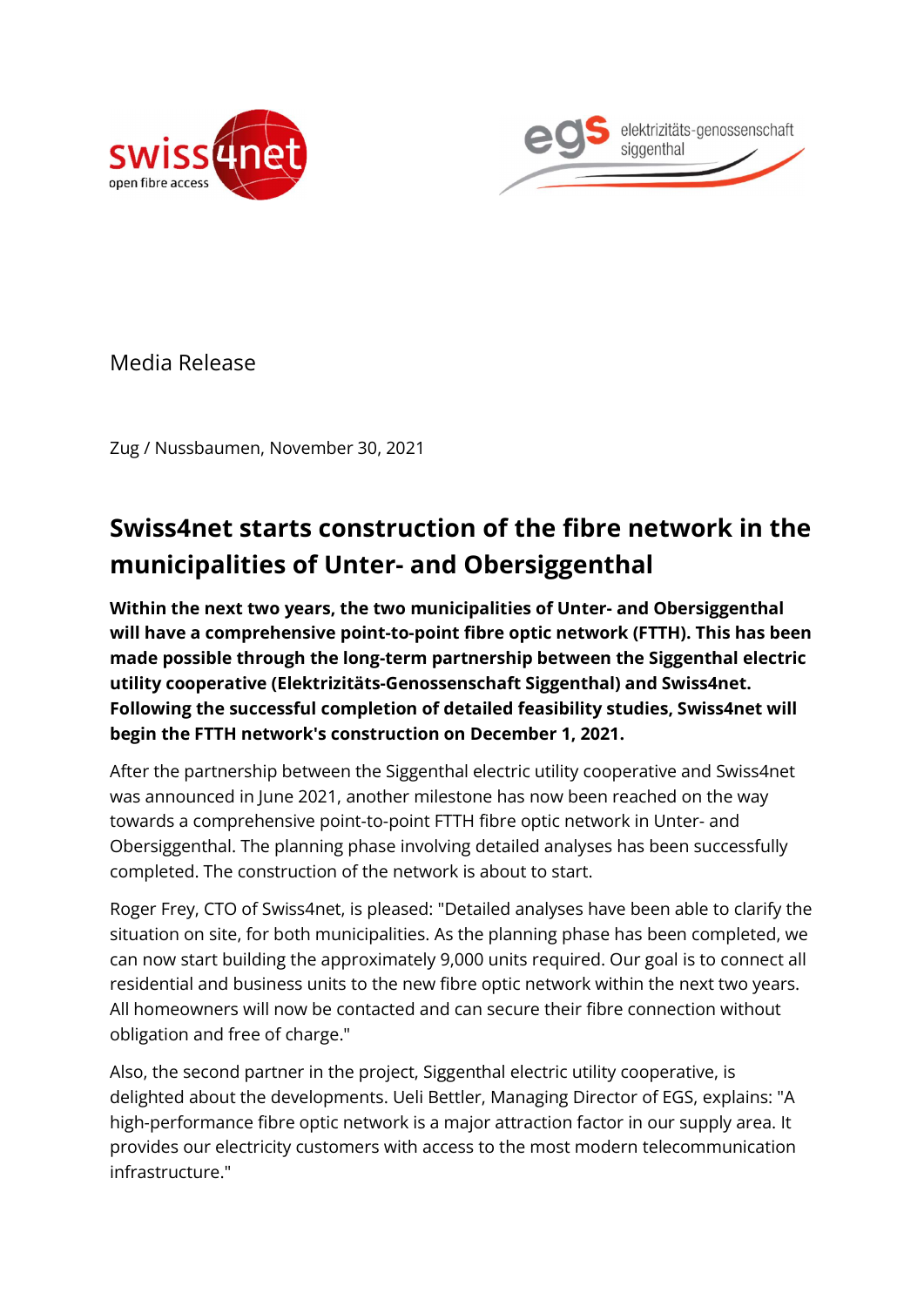### Siggenthal4net will build and operate the FTTH network

Construction of the network will begin on December 1, 2021 and is expected to be completed within the next two years. Swiss4net is setting up a local operating company for the construction and operation of the FTTH network, Siggenthal4net AG. The subsidiary company will be fully owned by Swiss4net.

In order to obtain a fibre optic connection, homeowners will be asked to sign a contract with Swiss4net. Each residential and business unit will then be connected to the fibre optic network and receive an OTO socket, i.e. the optical telecommunications outlet, which allows residents and businesses to receive their telecommunication services in the future.

Siggenthal4net's new FTTH network is open to all interested telecommunications service providers on a non-discriminatory basis. As a result, the population of Unter- and Obersiggenthal will soon be able to benefit from ultra-fast internet and state-of-the-art TV and telecommunications services offered by both national and regional telecommunications internet providers.

Swiss4net uses a pure point-to-point model for all of its comprehensive FTTH networks, which ensures that all end-users benefit from individual fibres. Two additional fibres will be available in each building for potential future use.

#### Media Contacts

Swiss4net Holding AG Karen Jent open up AG for Communication and PR +41 44 295 90 79 swiss4net@open-up.ch

Siggenthal electric utility cooperative Ueli Bettler Gässliackerstrasse 6 5415 Nussbaumen +41 56 296 29 20 u.bettler@egs-strom.ch